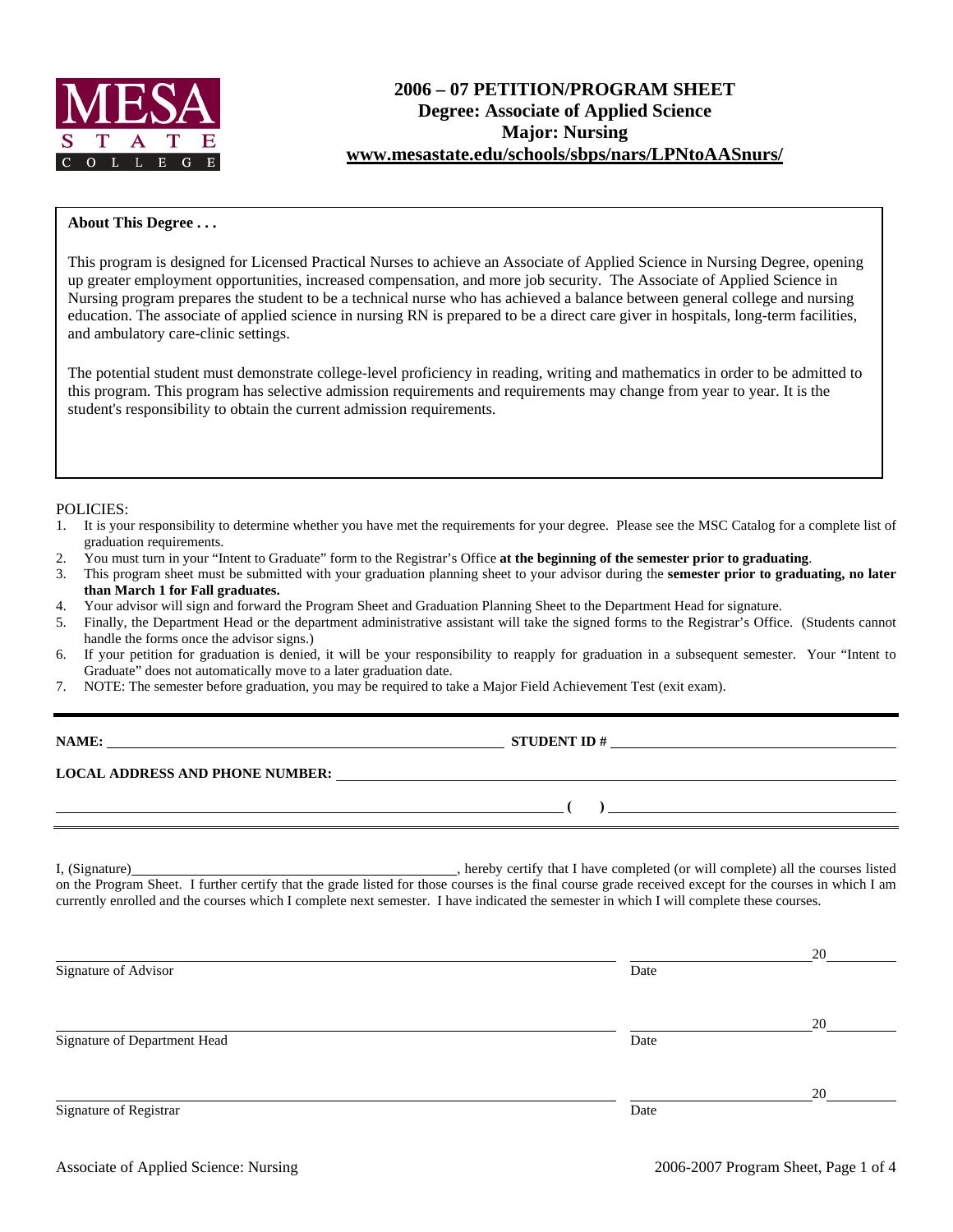- A cumulative grade point average of 2.0 or higher must be maintained for all courses taken and for the courses which comprise the area of emphasis in NURS.
- The general education courses and prerequisites should be completed prior to beginning the NURS courses.
- It is recommended that students work closely with a faculty advisor when selecting appropriate courses and scheduling classes.

| <b>GENERAL EDUCATION</b> (18 Semester Hours)                                     |       |                         |       |      |      |           |                       |      | <b>PREREQUISITES</b> (8 Semester Hours) |                                                                                  |      |      |           |
|----------------------------------------------------------------------------------|-------|-------------------------|-------|------|------|-----------|-----------------------|------|-----------------------------------------|----------------------------------------------------------------------------------|------|------|-----------|
| Course                                                                           | No.   | Credit                  | Grade | Term | Year | Trns/Subs | Course                | No.  | Credit                                  | Grade                                                                            | Term | Year | Trns/Subs |
| <b>English</b> (6 semesters)                                                     |       |                         |       |      |      |           | <b>Prerequisites:</b> |      |                                         |                                                                                  |      |      |           |
| <b>ENGL</b>                                                                      | - 111 | $\overline{\mathbf{3}}$ |       |      |      |           | <b>BIOL</b>           | 209  | $\overline{\mathbf{3}}$                 |                                                                                  |      |      |           |
| ENGL                                                                             | 112   | $\overline{\mathbf{3}}$ |       |      |      |           | <b>BIOL</b>           | 209L |                                         |                                                                                  |      |      |           |
| Math (4 semesters) MATH 113 or UTEC 107                                          |       |                         |       |      |      |           |                       |      |                                         |                                                                                  |      |      |           |
| (MATH 113 suggested, UTEC 107 will not count toward the BSN)                     |       |                         |       |      |      |           | <b>BIOL</b>           | 210  |                                         | $\frac{3}{2}$ $\frac{1}{2}$ $\frac{1}{2}$ $\frac{1}{2}$                          |      |      |           |
|                                                                                  |       |                         |       |      |      |           | <b>BIOL</b>           | 210L |                                         | $\mathbf{1}$ and $\mathbf{1}$ and $\mathbf{1}$ and $\mathbf{1}$ and $\mathbf{1}$ |      |      |           |
| <b>Social and Behavioral Sciences, Humanities or Selected Speech</b>             |       |                         |       |      |      |           |                       |      |                                         |                                                                                  |      |      |           |
| <b>Courses</b> (6 semesters)                                                     |       |                         |       |      |      |           |                       |      |                                         |                                                                                  |      |      |           |
|                                                                                  |       |                         |       |      |      |           |                       |      |                                         | This course is counted with the general                                          |      |      |           |
| <b>PSYC</b>                                                                      | 233   | $\frac{3}{2}$           |       |      |      |           | <b>PSYC</b>           | 233  |                                         | education courses, but is a prerequisite for                                     |      |      |           |
|                                                                                  |       | $\overline{\mathbf{3}}$ |       |      |      |           |                       |      |                                         | the L.P.N. to A.A.S. in Nursing program.                                         |      |      |           |
| <b>Kinesiology</b> (2 semesters)                                                 |       |                         |       |      |      |           |                       |      |                                         |                                                                                  |      |      |           |
| <b>KINE/HPWA</b>                                                                 | 100   |                         |       |      |      |           |                       |      |                                         |                                                                                  |      |      |           |
| <b>KINA/HPWE</b>                                                                 |       |                         |       |      |      |           |                       |      |                                         |                                                                                  |      |      |           |
| See the M.S.C. catalog for the list of approved KINA/HPWE/Selected DANC courses. |       |                         |       |      |      |           |                       |      |                                         |                                                                                  |      |      |           |
|                                                                                  |       |                         |       |      |      |           |                       |      |                                         |                                                                                  |      |      |           |

**Associate of Applied Science in Nursing Course Requirements** (25 Semester Hours)

| Course<br><b>NURS</b>      | No.<br>200 | Credit | Grade | Term | Year | Trns/Subs | Course<br><b>NURS</b>      | No.<br>210 | Credit | Grade | Term | Year | Frns/Subs |
|----------------------------|------------|--------|-------|------|------|-----------|----------------------------|------------|--------|-------|------|------|-----------|
| <b>NURS</b>                | 206        |        |       |      |      |           | <b>NURS</b>                | 216        |        |       |      |      |           |
| <b>NURS</b><br><b>NURS</b> | 288<br>211 |        |       |      |      |           | <b>NURS</b><br><b>NURS</b> | 289        |        |       |      |      |           |

#### **GENERAL EDUCATION AND PREREQUISITES** (26 Semester Hours)

**English – 6** Semester Hours ENGL 111 **and** ENGL 112

**Mathematics – 4** semester hours UTEC 107 or MATH 113

**Social and Behavioral Science, Humanities, or Selected Speech Courses – 6** semester hours (See current MSC catalog for the approved list of courses that fulfill this requirement.)

**Kinesiology – 2** semester hours KINE/HPWA 100 and one KINA/HPWE/Selected DANC course

#### **PREREQUISITES**

BIOL 209 and BIOL 209L \* BIOL 210 and BIOL 210L \* PSYC 233 \*\*

\* BIOL 209/209L and BIOL 210/210L must have been completed within five years prior to applying to the nursing program. \*\* This course is counted with the general education courses, but is a prerequisite for the L.P.N. to A.A.S. in Nursing program.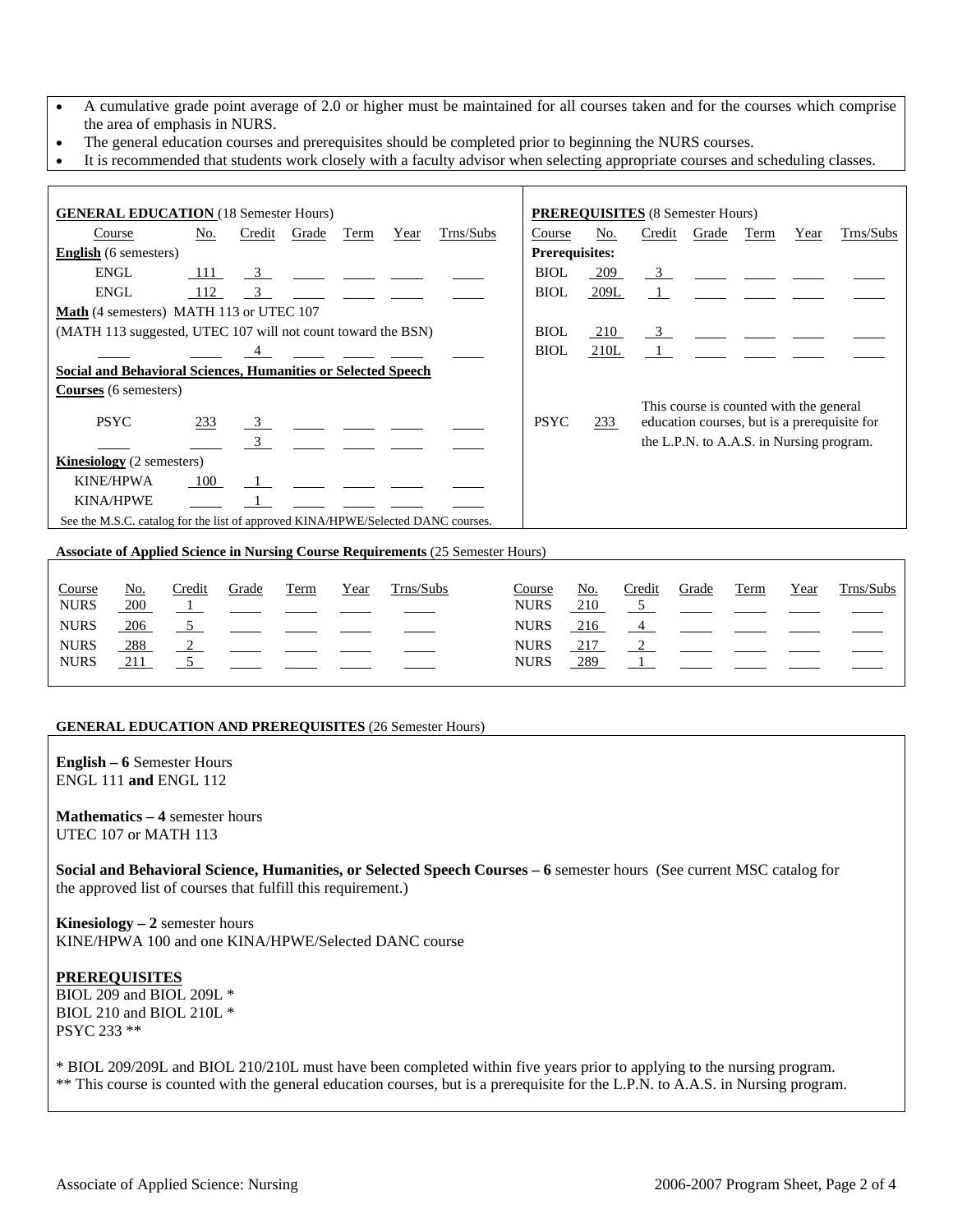# **Associate of Applied Science in Nursing Course Requirements** (25 Semester Hours)

| NURS 200 Role Transition                                       |  |
|----------------------------------------------------------------|--|
| NURS 206 Advanced Concepts of Medical-Surgical Nursing I       |  |
| NURS 210 Nursing Care of Complex OB and Pediatrics             |  |
| NURS 211 Nursing Care of Psychiatric Clients                   |  |
| NURS 216 Advanced Concepts of Medical-Surgical Nursing I       |  |
| NURS 217 Leadership for Professional Nursing Practice          |  |
| NURS 288 Practicum: Health and Physical Assessment for Nursing |  |
| NURS 289 Capstone: Comprehensive Nursing Internship            |  |
|                                                                |  |
|                                                                |  |
| <b>IV Certification:</b>                                       |  |

| LPN $(27 \text{ hours})$ :<br>Previous Degree |  |  |  |
|-----------------------------------------------|--|--|--|
|                                               |  |  |  |
|                                               |  |  |  |
|                                               |  |  |  |